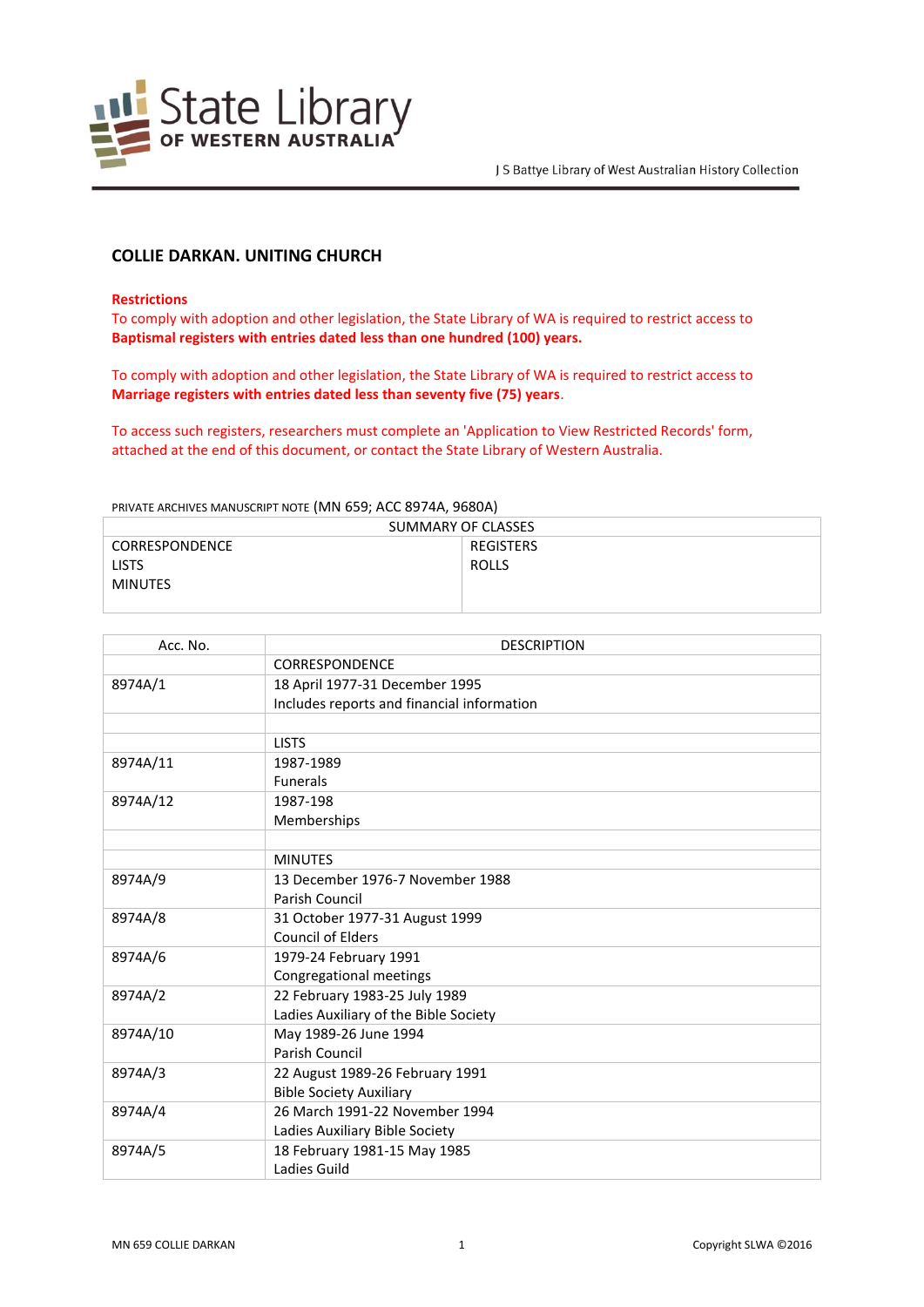

J S Battye Library of West Australian History Collection

| Acc. No.           | <b>DESCRIPTION</b>                    |
|--------------------|---------------------------------------|
| 8974A/7            | 27 July 1991-31 December 1995         |
|                    | Congregational meetings               |
|                    |                                       |
|                    | <b>REGISTERS</b>                      |
| 9680A/1            | 19 September 1977 – 13 September 2015 |
| Church registers   | Baptism register                      |
| <b>RESTRICTED</b>  |                                       |
| 9680A/2            | 6 August 1977 – 6 December 1986       |
| Marriage registers | Marriage Register                     |
| <b>RESTRICTED</b>  |                                       |
| 9680A/3            | 9 April 1988 – 6 March 2013           |
| Marriage registers | Marriage Register                     |
| <b>RESTRICTED</b>  |                                       |
|                    |                                       |
|                    | <b>ROLLS</b>                          |
| 9680A/4            | 25 May 1982 - 10 May 1998             |
| Church registers   | Rolls of baptised members             |

 $Holdings = 17 cm + 1 cm$ 

### *Copyright Restrictions*

*The Commonwealth Copyright Act 1968 regulates copying of unpublished material. It is the user's legal obligation to determine and satisfy copyright.*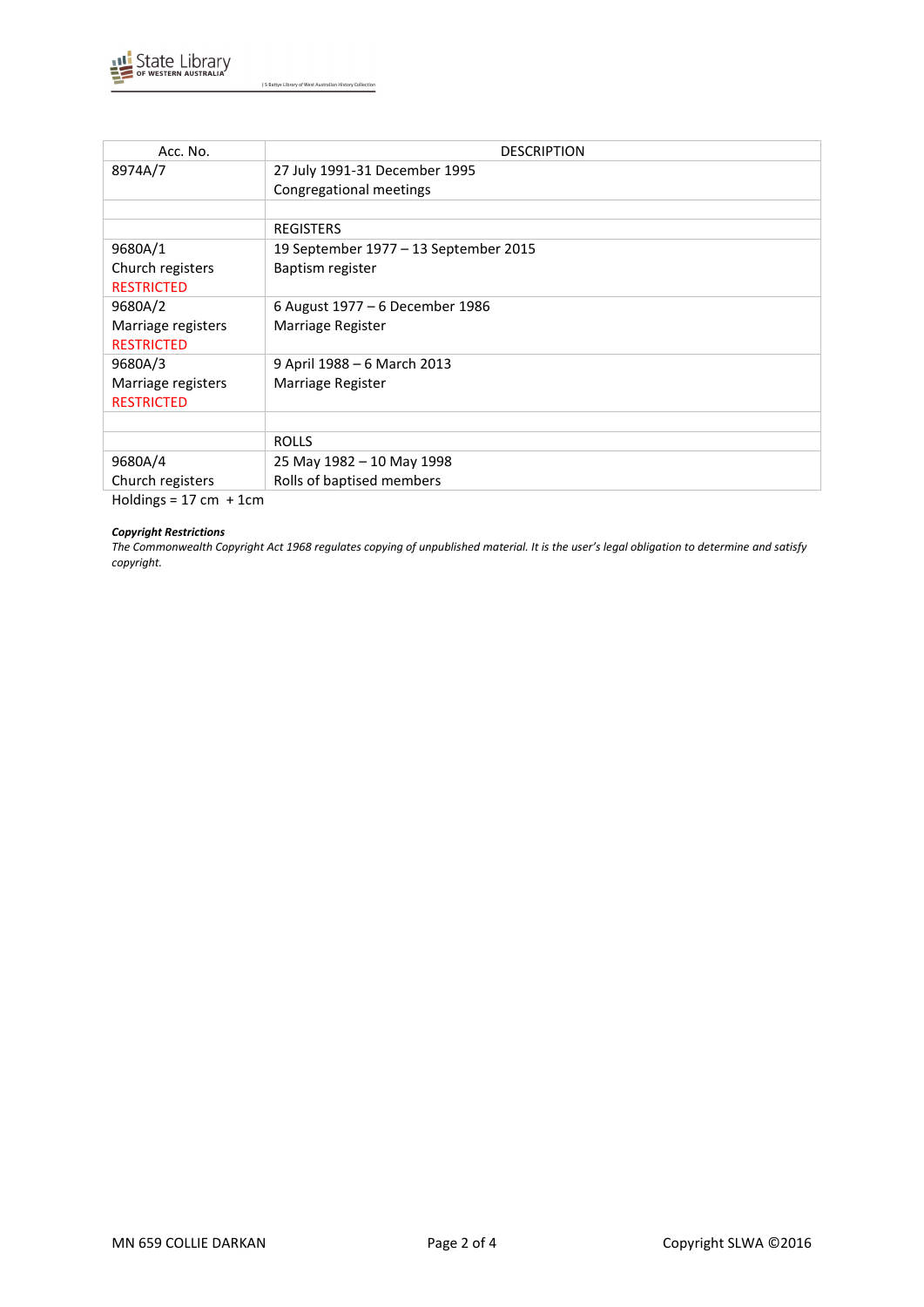

### **STATE LIBRARY OF WESTERN AUSTRALIA – PRIVATE ARCHIVES**

### **APPLICATION TO VIEW RESTRICTED BAPTISMAL RECORD**

| DETAILS OF BAPTISMAL RECORD TO BE RETRIEVED               |           |            |
|-----------------------------------------------------------|-----------|------------|
| MN / ACCESSION NUMBER                                     | <b>MN</b> | <b>ACC</b> |
| DENOMINATION & PARISH NAME (E.G.<br>ANGLICAN, ST. JOHN'S) |           |            |
| NAME ON BAPTISMAL CERTIFICATE                             |           |            |
| DATE OF BAPTISM                                           |           |            |
| PARENT'S NAMES                                            |           |            |

| DETAILS OF APPLICANT REQUIRING ACCESS TO RESTRICTED BAPTISMAL RECORD |  |
|----------------------------------------------------------------------|--|
| RESEARCHER'S TICKET NUMBER                                           |  |
| APPLICANT'S NAME                                                     |  |
| APPLICANT'S ADDRESS                                                  |  |
| <b>TELEPHONE NUMBER</b>                                              |  |
| E-MAIL                                                               |  |

| <b>STAFF USE ONLY</b>       |                               |
|-----------------------------|-------------------------------|
| COPY CERTIFICATE CREATED BY | (PA STAFF MEMBER NAME & DATE) |
| APPLICANT NOTIFIED          | (DATE)                        |
| REGISTER RETURNED TO STACK  | (DATE)                        |